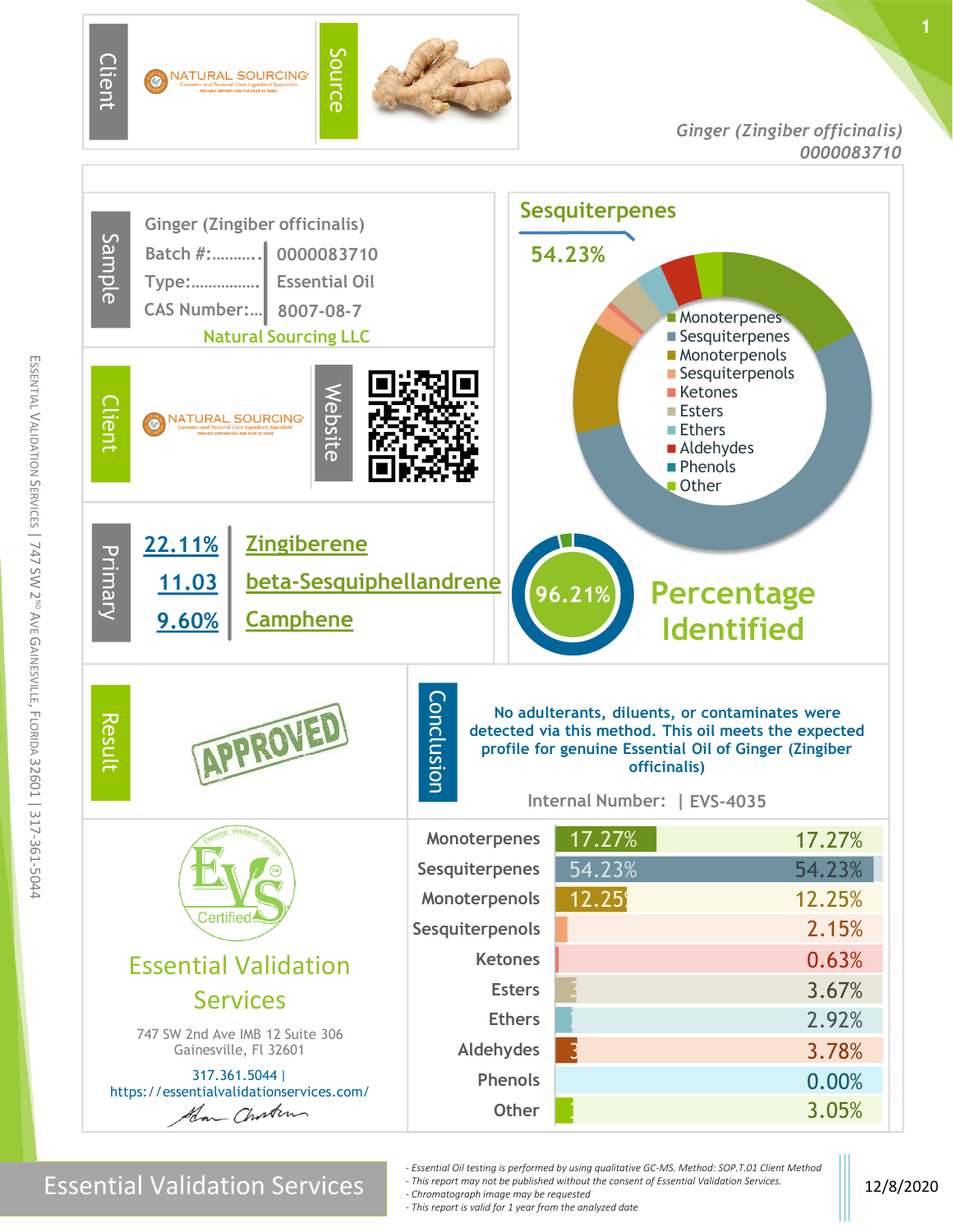

Source

*Ginger (Zingiber officinalis)*

| <b>Total Percentage</b> |                | 96.21%    |        |                                   |                           |
|-------------------------|----------------|-----------|--------|-----------------------------------|---------------------------|
|                         | <b>Number</b>  | <b>RT</b> | Area % | <b>Compound Name</b>              | <b>Chemical Family</b>    |
|                         | 1              | 4.28      | 0.06%  | <b>Hexanal</b>                    | <b>Aliphatic Aldehyde</b> |
|                         | $\overline{2}$ | 6.15      | 0.01%  | 1-Hexanol                         | Aliphatic Alcohol         |
|                         | 3              | 6.76      | 0.05%  | 2-Heptanone                       | <b>Aliphatic Ketone</b>   |
|                         | 4              | 7.18      | 0.24%  | 2-Heptanol                        | Aliphatic Alcohol         |
|                         | 5              | 7.86      | 0.23%  | <b>Tricyclene</b>                 | Monoterpene               |
|                         | 6              | 8.28      | 2.70%  | alpha-Pinene                      | Monoterpene               |
|                         | $\overline{7}$ | 8.91      | 9.60%  | Camphene                          | Monoterpene               |
|                         | 8              | 9.45      | 0.02%  | Verbenene                         | Monoterpene               |
|                         | 9              | 9.84      | 0.02%  | Sabinene                          | Monoterpene               |
|                         | 10             | 10.00     | 0.24%  | beta-Pinene                       | Monoterpene               |
|                         | 11             | 10.22     | 0.25%  | 3-p-Menthene                      | Monoterpene               |
|                         | 12             | 10.38     | 0.34%  | 6-Methyl-5-hepten-2-one           | Aliphatic Ketone          |
|                         | 13             | 10.59     | 1.45%  | Myrcene                           | Monoterpene               |
|                         | 14             | 10.76     | 0.15%  | 6-Methyl-5-hepten-2-ol            | Aliphatic Alcohol         |
|                         | 15             | 11.18     | 0.04%  | <b>Octanal</b>                    | Aliphatic Aldehyde        |
|                         | 16             | 11.24     | 0.12%  | alpha-Phellandrene                | Monoterpene               |
|                         | 17             | 11.34     | 0.04%  | delta-3-Carene                    | Monoterpene               |
|                         | 18             | 11.71     | 0.02%  | alpha-Terpinene                   | Monoterpene               |
|                         | 19             | 12.04     | 0.05%  | para-Cymene                       | Monoterpene               |
|                         | 20             | 12.26     | 2.14%  | Limonene                          | Monoterpene               |
|                         | 21             | 12.36     | 2.58%  | 1,8-Cineole                       | <b>Monoterpene Ether</b>  |
|                         | 22             | 12.63     | 0.01%  | (Z)-beta-Ocimene                  | Monoterpene               |
|                         | 23             | 13.09     | 0.01%  | (E)-beta-Ocimene                  | Monoterpene               |
|                         | 24             | 13.57     | 0.05%  | gamma-Terpinene                   | Monoterpene               |
|                         | 25             | 14.13     | 0.08%  | cis-Linalool oxide (5) (furanoid) | Monoterpenol              |
|                         | 26             | 14.24     | 0.04%  | 1-Octanol                         | Aliphatic Alcohol         |
|                         | 27             | 14.79     | 0.29%  | Terpinolene                       | Monoterpene               |
|                         | 28             | 15.00     | 0.03%  | para-Cymenene                     | Monoterpene               |
|                         | 29             | 15.11     | 0.04%  | 2-Nonanone                        | <b>Monoterpene Ketone</b> |
|                         | 30             | 15.37     | 0.30%  | alpha-Pinene oxide                | Monoterpene Ether         |
|                         | 31             | 15.53     | 1.11%  | Linalool                          | Monoterpenol              |
|                         | 32             | 15.66     | 0.06%  | 2-Nonanol                         | Monoterpenol              |
|                         | 33             | 16.16     | 0.02%  | Perillene                         | Monoterpene Ether         |
|                         | 34             | 16.31     | 0.03%  | Fenchol                           | Monoterpenol              |
|                         | 35             | 16.58     | 0.01%  | cis-para-Menth-2-en-1-ol          | Monoterpenol              |

## $\text{Essenity}$  are specifical valuation of the sample specifical valuation services specifical valuation services.

*- Essential Oil testing is performed by using qualitative GC-MS. Method: SOP.T.01 Client Method*

*- This report may not be published without the consent of Essential Validation Services. - Chromatograph image may be requested*

*- This report is valid for 1 year from the analyzed date*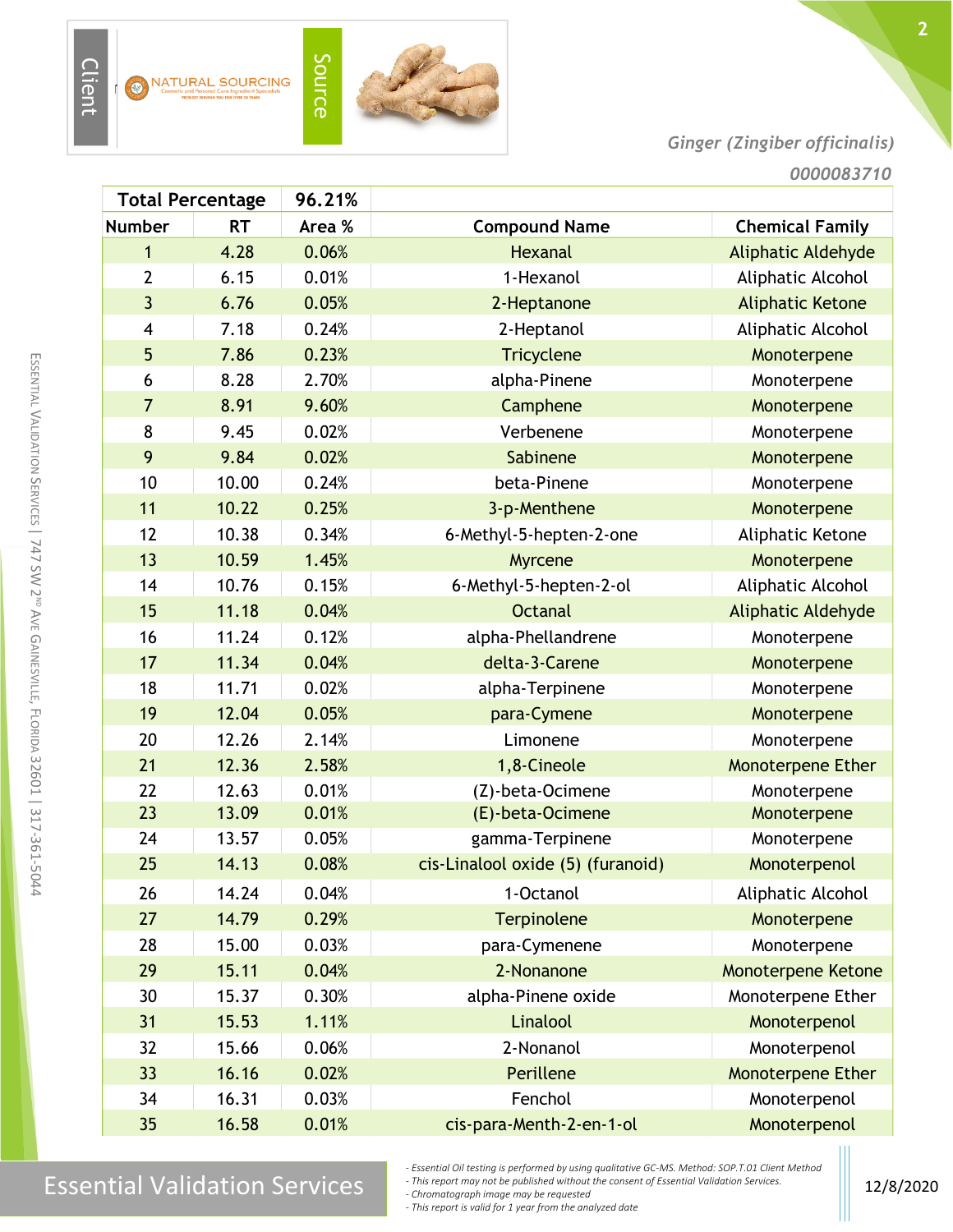

*Ginger (Zingiber officinalis) 0000083710*

| <b>Number</b> | <b>RT</b> | Area % | <b>Compound Name</b>       | <b>Chemical Family</b>   |
|---------------|-----------|--------|----------------------------|--------------------------|
| 36            | 17.517    | 0.10%  | Camphor                    | Monoterpenol             |
| 37            | 17.90     | 0.16%  | Camphene hydrate           | Monoterpenol             |
| 38            | 18.73     | 2.06%  | <b>Borneol</b>             | Monoterpenol             |
| 39            | 19.14     | 0.22%  | Terpinen-4-ol              | Monoterpenol             |
| 40            | 19.21     | 0.05%  | (E)-Isocitral              | Monoterpene Aldehyde     |
| 41            | 19.47     | 0.05%  | para-Cymen-8-ol            | Monoterpenol             |
| 42            | 19.83     | 0.78%  | alpha-Terpineol            | Monoterpenol             |
| 43            | 20.42     | 0.01%  | Decanal                    | Aliphatic Aldehyde       |
| 44            | 20.68     | 0.01%  | Octyl acetate              | <b>Aliphatic Ester</b>   |
| 45            | 21.24     | 0.78%  | Nerol                      | Monoterpenol             |
| 46            | 21.39     | 0.63%  | <b>Citronellol</b>         | Monoterpenol             |
| 47            | 21.83     | 1.48%  | <b>Neral</b>               | Monoterpene Aldehyde     |
| 48            | 21.96     | 0.07%  | cis-Isogeraniol            | Monoterpenol             |
| 49            | 22.26     | 0.20%  | cis-Carveol                | Monoterpenol             |
| 50            | 22.50     | 6.00%  | Geraniol                   | Monoterpenol             |
| 51            | 23.19     | 2.14%  | Geranial                   | Monoterpene Aldehyde     |
| 52            | 23.87     | 1.39%  | <b>Bornyl acetate</b>      | <b>Monoterpene Ester</b> |
| 53            | 24.33     | 0.10%  | 2-Undecanone               | Aliphatic Ketone         |
| 54            | 24.80     | 0.01%  | 2-Undecanol                | Monoterpenol             |
| 55            | 26.61     | 0.01%  | alpha-Cubebene             | Sesquiterpene            |
| 56            | 26.82     | 0.11%  | <b>Citronellyl acetate</b> | <b>Monoterpene Ester</b> |
| 57            | 27.20     | 0.12%  | Neryl acetate              | Monoterpene Ester        |
| 58            | 27.80     | 0.31%  | alpha-Copaene              | Sesquiterpene            |
| 59            | 28.06     | 1.94%  | Geranyl acetate            | Monoterpene Ester        |
| 60            | 28.43     | 0.52%  | beta-Elemene               | Sesquiterpene            |
| 61            | 29.04     | 0.23%  | 7-epi-Sesquithujene        | Sesquiterpene            |
| 62            | 29.43     | 0.03%  | alpha-Cedrene              | Sesquiterpene            |
| 63            | 29.59     | 0.10%  | beta-Caryophyllene         | Sesquiterpene            |
| 64            | 30.06     | 0.37%  | beta-Gurjunene             | Sesquiterpene            |
| 65            | 30.27     | 0.23%  | trans-alpha-Bergamotene    | Sesquiterpene            |
| 66            | 30.57     | 0.03%  | (Z)-beta-Farnesene         | Sesquiterpene            |
| 67            | 30.90     | 0.05%  | gamma-Elemene              | Sesquiterpene            |
| 68            | 31.15     | 0.72%  | (E)-beta-Farnesene         | Sesquiterpene            |
| 69            | 31.25     | 0.17%  | allo-Aromadendrene         | Sesquiterpene            |
| 70            | 31.44     | 0.01%  | beta-Acoradiene            | Sesquiterpene            |
| 71            | 31.80     | 0.02%  | trans-Cadina-1(6), 4-diene | Sesquiterpene            |

E

*- Essential Oil testing is performed by using qualitative GC-MS. Method: SOP.T.01 Client Method*

*- This report may not be published without the consent of Essential Validation Services.*

*- Chromatograph image may be requested*

*- This report is valid for 1 year from the analyzed date*